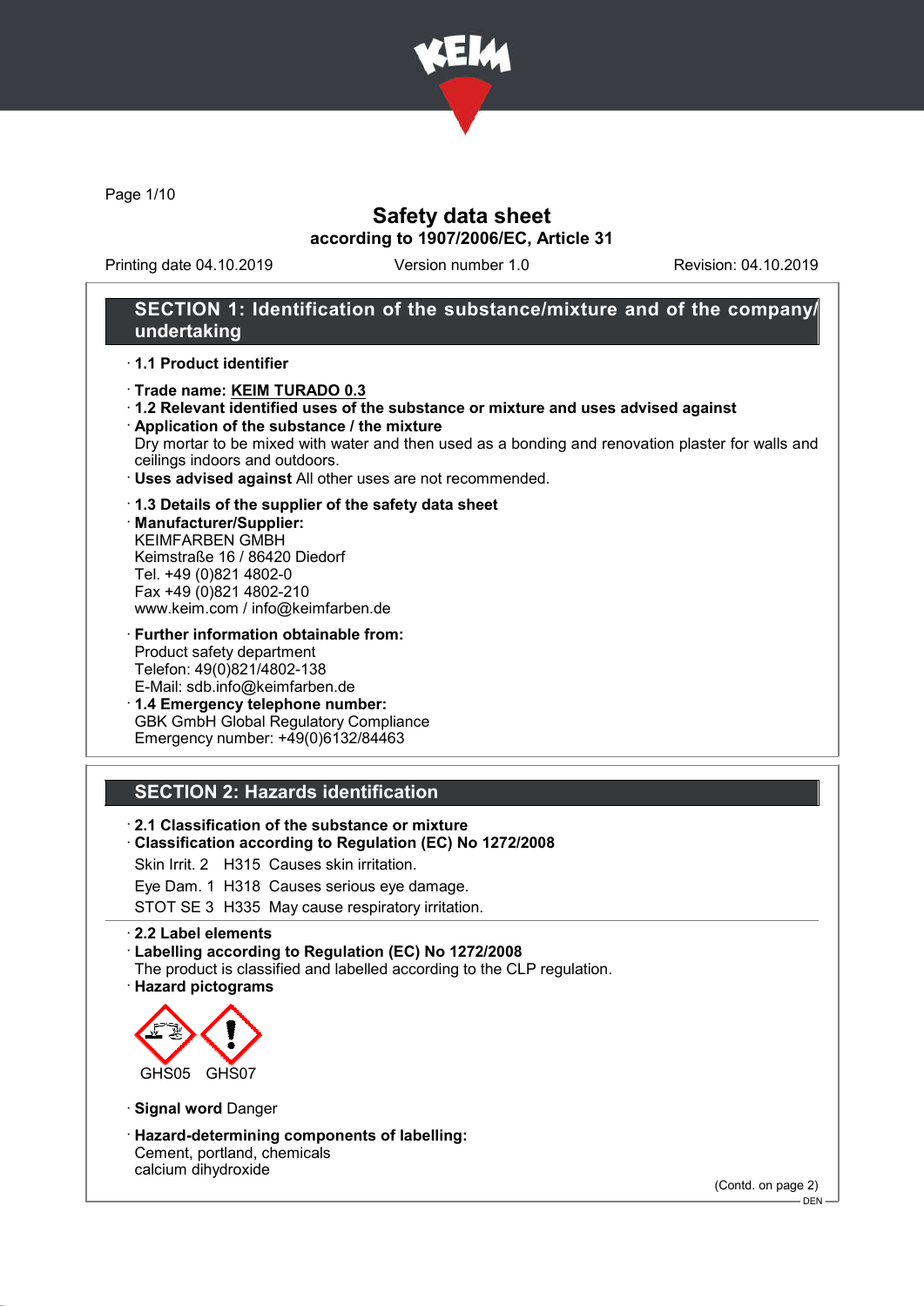

Page 2/10

# Safety data sheet according to 1907/2006/EC, Article 31

Printing date 04.10.2019 Version number 1.0 Revision: 04.10.2019

#### Trade name: KEIM TURADO 0.3

|                                                                                                       | (Contd. of page 1)                                                                               |
|-------------------------------------------------------------------------------------------------------|--------------------------------------------------------------------------------------------------|
| $\cdot$ Hazard statements                                                                             |                                                                                                  |
| H315 Causes skin irritation.                                                                          |                                                                                                  |
|                                                                                                       | H318 Causes serious eye damage.                                                                  |
|                                                                                                       | H335 May cause respiratory irritation.                                                           |
| · Precautionary statements                                                                            |                                                                                                  |
| P280                                                                                                  | Wear protective gloves/protective clothing/eye protection/face protection.                       |
| P261 and the P261 and the P261 and the P261 and the P261 and the P261 and the P261 and the P261 and P | Avoid breathing dust.                                                                            |
| P271 20                                                                                               | Use only outdoors or in a well-ventilated area.                                                  |
|                                                                                                       | P305+P351+P338 IF IN EYES: Rinse cautiously with water for several minutes. Remove contact       |
|                                                                                                       | lenses, if present and easy to do. Continue rinsing.                                             |
| P315                                                                                                  | Get immediate medical advice/attention.                                                          |
| P304+P340                                                                                             | IF INHALED: Remove person to fresh air and keep comfortable for breathing.                       |
| P302+P352                                                                                             | IF ON SKIN: Wash with plenty of soap and water.                                                  |
| P362                                                                                                  | Take off contaminated clothing.                                                                  |
| P332+P313                                                                                             | If skin irritation occurs: Get medical advice/attention.                                         |
| 2.3 Other hazards                                                                                     |                                                                                                  |
|                                                                                                       | This Product contains cement. Cement produces an alkaline reaction with moisture or water. Avoid |
|                                                                                                       | contact with eyes and prolonged skin contact.                                                    |
|                                                                                                       | · Results of PBT and vPvB assessment                                                             |
| · <b>PBT:</b> Not applicable                                                                          |                                                                                                  |
| $\cdot$ vPvB: Not applicable                                                                          |                                                                                                  |
|                                                                                                       |                                                                                                  |

## SECTION 3: Composition/information on ingredients

<sup>·</sup> Description: Portland-cement, calcium dihydroxide, aggregates and additives

|  |  | · Dangerous components: |
|--|--|-------------------------|
|--|--|-------------------------|

| CAS: 65997-15-1                                                                          | Cement, portland, chemicals                                                 | $13 - 15%$ |  |
|------------------------------------------------------------------------------------------|-----------------------------------------------------------------------------|------------|--|
| EINECS: 266-043-4                                                                        | Eye Dam. 1, H318; $\Diamond$ Skin Irrit. 2, H315; STOT<br><b>SE 3. H335</b> |            |  |
|                                                                                          |                                                                             |            |  |
| CAS: 1305-62-0                                                                           | calcium dihydroxide                                                         | $6 - 8%$   |  |
| EINECS: 215-137-3                                                                        | Eye Dam. 1, H318; Skin Irrit. 2, H315; STOT                                 |            |  |
| Reg.nr.: 01-2119475151-45-XXXX SE 3, H335                                                |                                                                             |            |  |
| Additional information: For the wording of the listed hazard phrases refer to section 16 |                                                                             |            |  |

· Additional information: For the wording of the listed hazard phrases refer to section 16.

## SECTION 4: First aid measures

#### · 4.1 Description of first aid measures

- · General information: When seeing the doctor we suggest to present this safety data sheet.
- · After inhalation: Supply fresh air; consult doctor in case of complaints.
- · After skin contact:

Immediately wash with water and soap and rinse thoroughly.

Do not use solvents or thinners.

If skin irritation continues, consult a doctor.

(Contd. on page 3)  $-$  DEN  $-$ 

<sup>·</sup> 3.2 Mixtures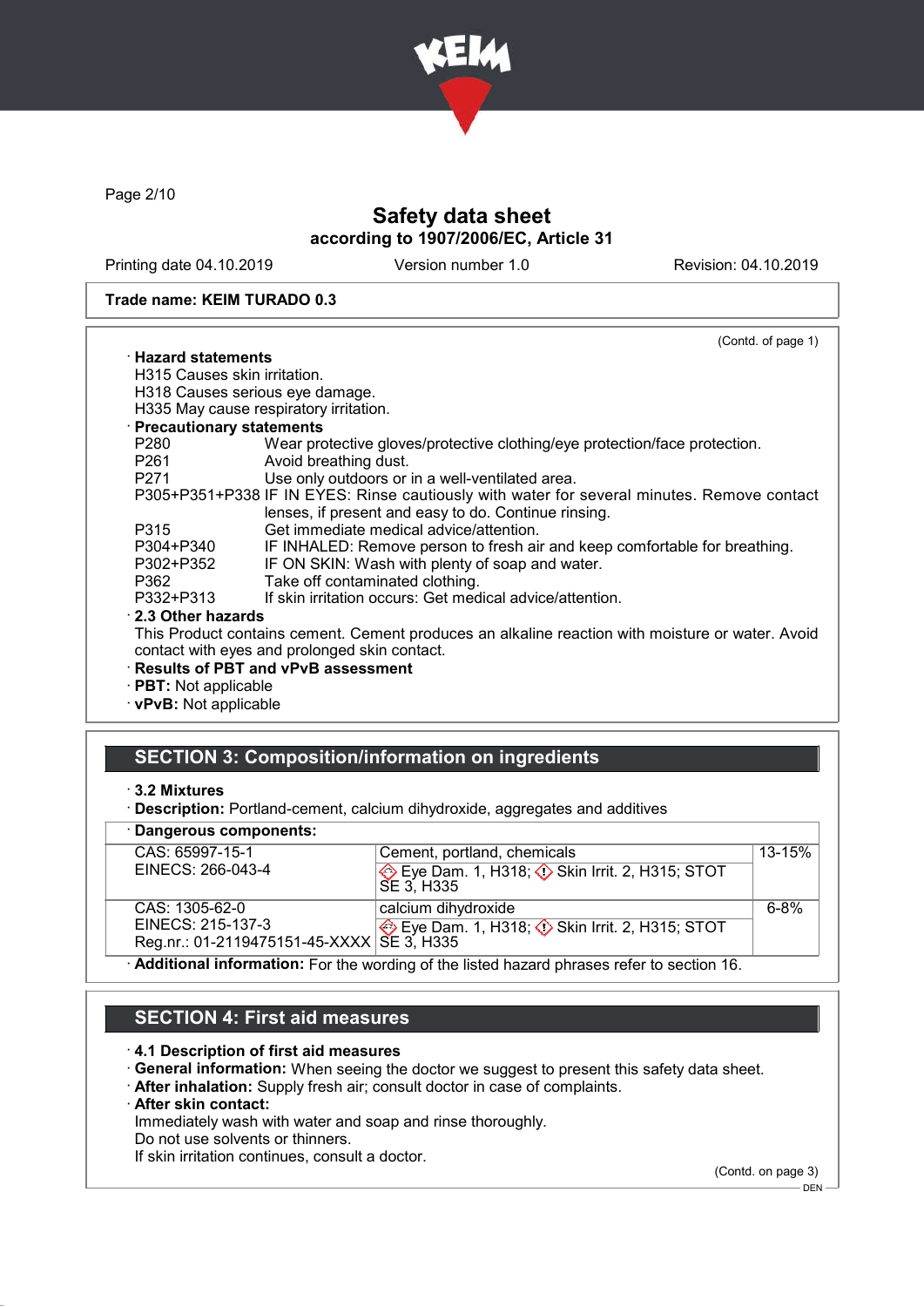

Page 3/10

## Safety data sheet according to 1907/2006/EC, Article 31

Printing date 04.10.2019 Version number 1.0 Revision: 04.10.2019

(Contd. of page 2)

#### Trade name: KEIM TURADO 0.3

· After eye contact:

Rinse opened eye for several minutes under running water. Then consult a doctor.

· After swallowing:

Rinse out mouth and then drink plenty of water.

Do not induce vomiting; call for medical help immediately.

· 4.2 Most important symptoms and effects, both acute and delayed No further relevant information available.

- · 4.3 Indication of any immediate medical attention and special treatment needed
- No further relevant information available.

## SECTION 5: Firefighting measures

- · 5.1 Extinguishing media
- · Suitable extinguishing agents:
- Product itself does not burn. Co-ordinate fire-fighting measures to the fire surroundings.
- · 5.2 Special hazards arising from the substance or mixture
- No further relevant information available.
- · 5.3 Advice for firefighters
- · Specila protective equipment: Wear self-contained respiratory protective device.
- · Additional information

Dispose of fire debris and contaminated fire fighting water in accordance with official regulations. In case of fire do not breathe smoke, fumes and vapours.

## SECTION 6: Accidental release measures

· 6.1 Personal precautions, protective equipment and emergency procedures Avoid contact with skin and eyes. Avoid formation of dust. Use respiratory protective device against the effects of fumes/dust/aerosol. Product forms slippery surface when combined with water. · 6.2 Environmental precautions: Do not allow product to reach soil, sewage system or any water course. Follow local governmental rules and regulations. · 6.3 Methods and material for containment and cleaning up: Close drainages (risk of blocking) Danger of slipping! Avoid formation of dust. Ensure adequate ventilation. Pick up mechanically. Dispose of the material collected according to regulations. Clear contaminated areas thoroughly. 6.4 Reference to other sections See Section 7 for information on safe handling. See Section 8 for information on personal protection equipment. (Contd. on page 4)

 $-$  DEN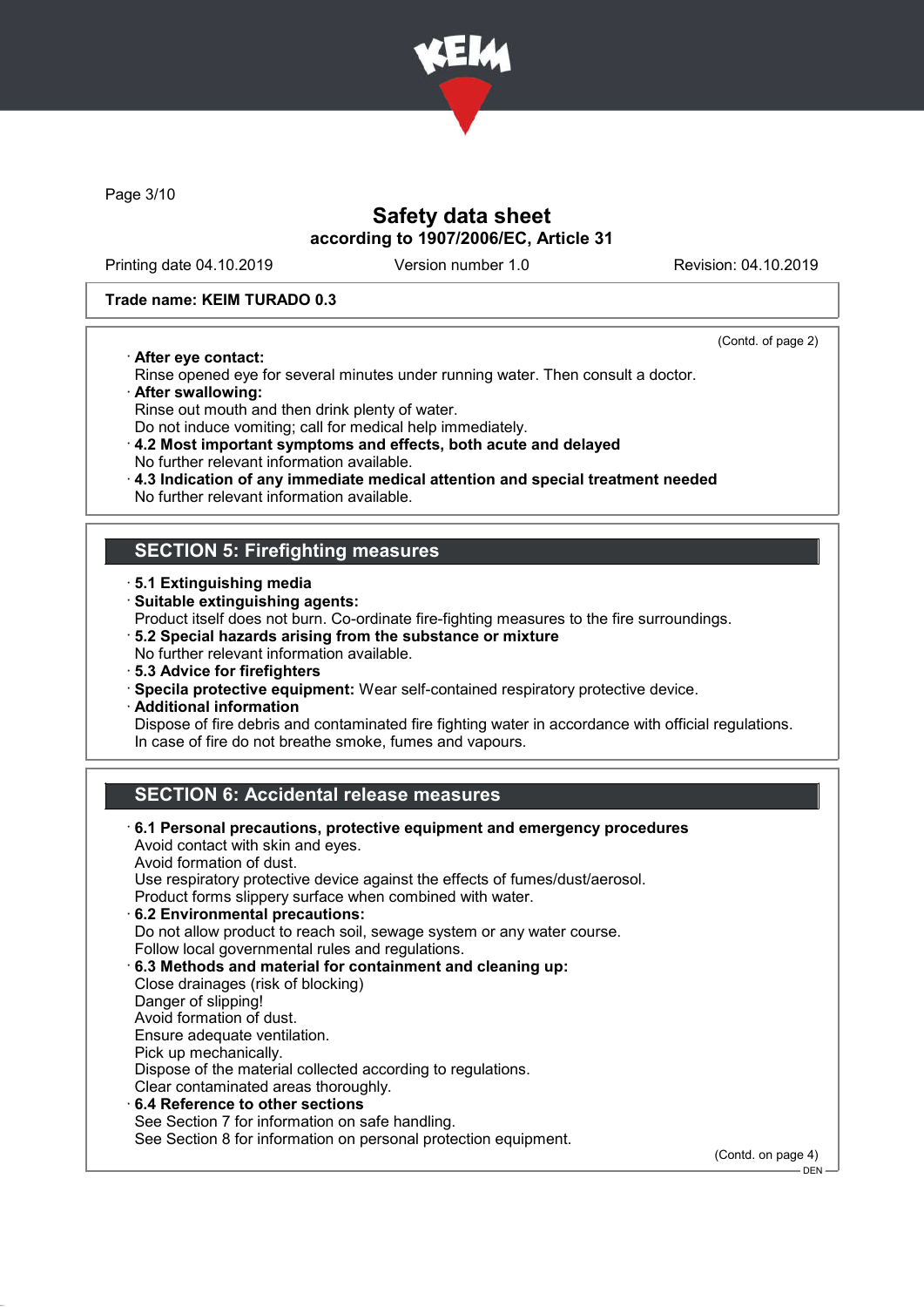

Page 4/10

## Safety data sheet according to 1907/2006/EC, Article 31

Printing date 04.10.2019 Version number 1.0 Revision: 04.10.2019

(Contd. of page 3)

DEN

### Trade name: KEIM TURADO 0.3

See Section 13 for disposal information.

## SECTION 7: Handling and storage

· 7.1 Precautions for safe handling Avoid contact with skin and eyes. Keep receptacles tightly sealed. Prevent formation of dust. Ensure good ventilation/exhaustion at the workplace. Any unavoidable deposit of dust must be regularly removed. See item 8 (8.2) for information about suitable protective equipment and technical precautions. Respect the protection rules. · Information about fire - and explosion protection: The product is not flammable. No special measures required. · 7.2 Conditions for safe storage, including any incompatibilities · Storage: · Requirements to be met by storerooms and receptacles: Keep in the original containers in a cool and dry place. Store only in unopened original receptacles. · Information about storage in one common storage facility: Do not store together with acids. · Further information about storage conditions: Store in dry conditions. Protect from humidity and water. Avoid dust formations and deposits. Keep container tightly sealed. Protect from heat and direct sunlight. · Storage class: 13 · 7.3 Specific end use(s) No further relevant information available.

## SECTION 8: Exposure controls/personal protection

| 8.1 Control parameters                                                    |                    |  |
|---------------------------------------------------------------------------|--------------------|--|
| · Ingredients with limit values that require monitoring at the workplace: |                    |  |
| 65997-15-1 Cement, portland, chemicals                                    |                    |  |
| AGW (Germany) Long-term value: 5 E mg/m <sup>3</sup><br><b>DFG</b>        |                    |  |
| 1305-62-0 calcium dihydroxide                                             |                    |  |
| AGW (Germany) Long-term value: 1E mg/m <sup>3</sup><br>2(I); Y, EU, DFG   |                    |  |
| $\cdot$ DNELs                                                             |                    |  |
| 1305-62-0 calcium dihydroxide                                             |                    |  |
| Inhalative   Acute - local effects<br>4 mg/m <sup>3</sup> (worker)        |                    |  |
|                                                                           | (Contd. on page 5) |  |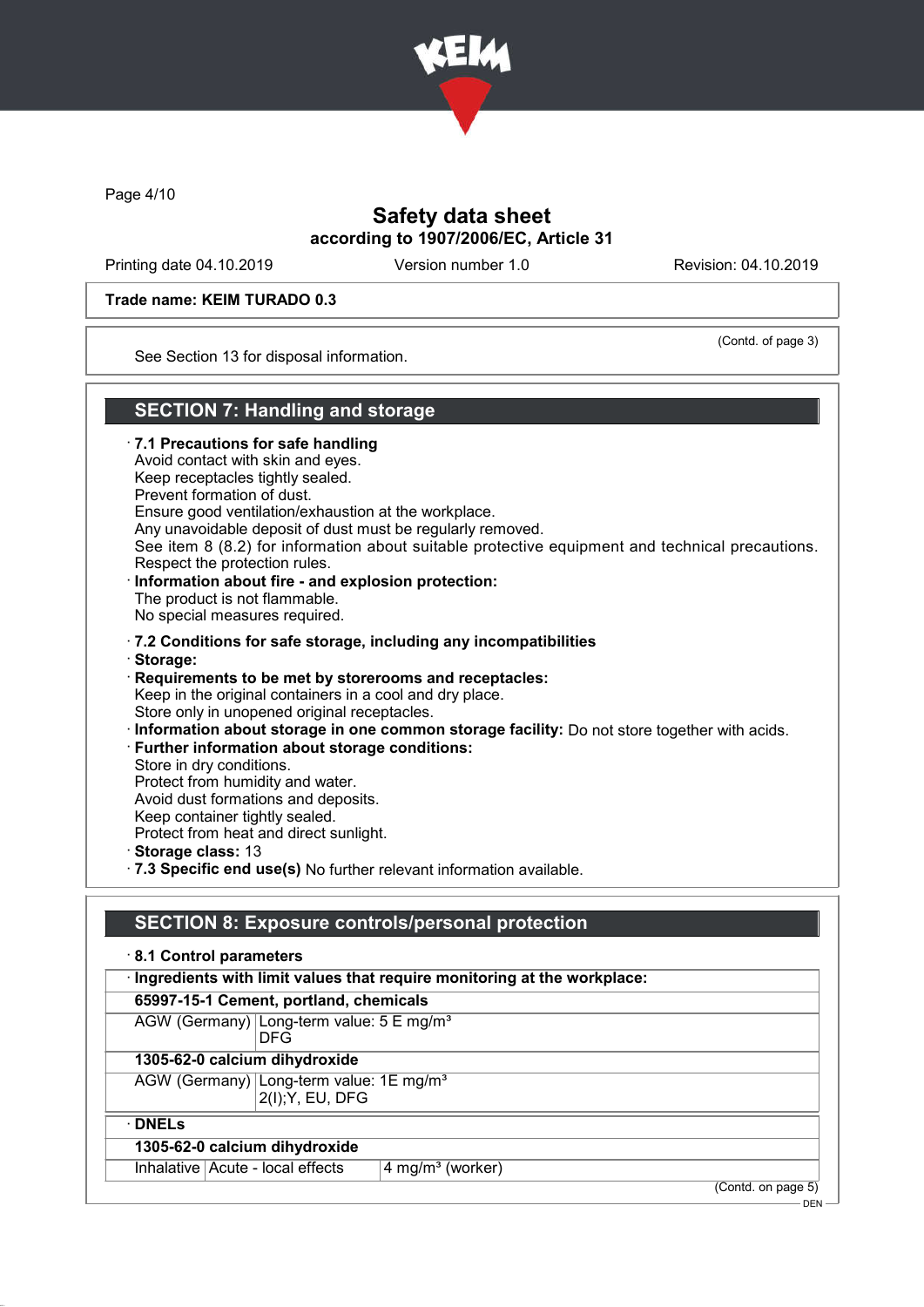

Page 5/10

# Safety data sheet according to 1907/2006/EC, Article 31

Printing date 04.10.2019 Version number 1.0 Revision: 04.10.2019

## Trade name: KEIM TURADO 0.3

| 4 mg/m <sup>3</sup> (consumer)<br>Long-term - local effects $1$ mg/m <sup>3</sup> (worker)<br>Long-term - local effects $1$ mg/m <sup>3</sup> (consumer)<br>· PNECs<br>1305-62-0 calcium dihydroxide<br>Aquatic compartment - freshwater<br>0.49 mg/l (freshwater)<br>Aquatic compartment - marine water $ 0.32 \text{ mg/II}$ (marine water)<br>1,080 mg/kg dw (soil)<br>Terrestrial compartment - soil<br>Sewage treatment plant<br>3 mg/l (sewage sludge)<br>Additional information: The lists valid during the making were used as basis.<br>8.2 Exposure controls<br>Personal protective equipment:<br><b>General protective and hygienic measures:</b><br>Vacuum clean contaminated clothing. Do not blow or brush off contamination.<br>Keep away from foodstuffs, beverages and feed.<br>Immediately remove all soiled and contaminated clothing.<br>Wash hands before breaks and at the end of work.<br>Avoid contact with the eyes and skin.<br>Do not inhale dust / smoke / mist.<br><b>Respiratory protection:</b><br>In a dusty environment wear suitable facemask.<br>Filter: FFP2<br><b>Protection of hands:</b><br>Protective gloves<br>Alkaline resistant gloves<br><b>Material of gloves</b><br>suitable material e.g.:<br>Nitrile impregnated cotton-gloves<br>Recommended thickness of the material: $\geq 0.5$ mm<br>The selection of the suitable gloves does not only depend on the material, but also on further marks<br>of quality and varies from manufacturer to manufacturer. As the product is a preparation of several<br>substances, the resistance of the glove material can not be calculated in advance and has therefore<br>to be checked prior to the application.<br>Penetration time of glove material<br>Value for the permeation: level $\geq 6$ (480 min)<br>The determined penetration times according to EN 374 part III are not performed under practical<br>conditions. Therefore a maximum wearing time, which corresponds to 50% of the penetration time,<br>is recommended.<br>The exact break trough time has to be found out by the manufacturer of the protective gloves and<br>has to be observed.<br>Eye protection:<br>In a dusty environment wear protective goggles.<br>Tightly sealed goggles<br><b>Body protection:</b> |                       | (Contd. of page 4) |
|------------------------------------------------------------------------------------------------------------------------------------------------------------------------------------------------------------------------------------------------------------------------------------------------------------------------------------------------------------------------------------------------------------------------------------------------------------------------------------------------------------------------------------------------------------------------------------------------------------------------------------------------------------------------------------------------------------------------------------------------------------------------------------------------------------------------------------------------------------------------------------------------------------------------------------------------------------------------------------------------------------------------------------------------------------------------------------------------------------------------------------------------------------------------------------------------------------------------------------------------------------------------------------------------------------------------------------------------------------------------------------------------------------------------------------------------------------------------------------------------------------------------------------------------------------------------------------------------------------------------------------------------------------------------------------------------------------------------------------------------------------------------------------------------------------------------------------------------------------------------------------------------------------------------------------------------------------------------------------------------------------------------------------------------------------------------------------------------------------------------------------------------------------------------------------------------------------------------------------------------------------------------------------|-----------------------|--------------------|
|                                                                                                                                                                                                                                                                                                                                                                                                                                                                                                                                                                                                                                                                                                                                                                                                                                                                                                                                                                                                                                                                                                                                                                                                                                                                                                                                                                                                                                                                                                                                                                                                                                                                                                                                                                                                                                                                                                                                                                                                                                                                                                                                                                                                                                                                                    | Acute - local effects |                    |
|                                                                                                                                                                                                                                                                                                                                                                                                                                                                                                                                                                                                                                                                                                                                                                                                                                                                                                                                                                                                                                                                                                                                                                                                                                                                                                                                                                                                                                                                                                                                                                                                                                                                                                                                                                                                                                                                                                                                                                                                                                                                                                                                                                                                                                                                                    |                       |                    |
|                                                                                                                                                                                                                                                                                                                                                                                                                                                                                                                                                                                                                                                                                                                                                                                                                                                                                                                                                                                                                                                                                                                                                                                                                                                                                                                                                                                                                                                                                                                                                                                                                                                                                                                                                                                                                                                                                                                                                                                                                                                                                                                                                                                                                                                                                    |                       |                    |
|                                                                                                                                                                                                                                                                                                                                                                                                                                                                                                                                                                                                                                                                                                                                                                                                                                                                                                                                                                                                                                                                                                                                                                                                                                                                                                                                                                                                                                                                                                                                                                                                                                                                                                                                                                                                                                                                                                                                                                                                                                                                                                                                                                                                                                                                                    |                       |                    |
|                                                                                                                                                                                                                                                                                                                                                                                                                                                                                                                                                                                                                                                                                                                                                                                                                                                                                                                                                                                                                                                                                                                                                                                                                                                                                                                                                                                                                                                                                                                                                                                                                                                                                                                                                                                                                                                                                                                                                                                                                                                                                                                                                                                                                                                                                    |                       |                    |
|                                                                                                                                                                                                                                                                                                                                                                                                                                                                                                                                                                                                                                                                                                                                                                                                                                                                                                                                                                                                                                                                                                                                                                                                                                                                                                                                                                                                                                                                                                                                                                                                                                                                                                                                                                                                                                                                                                                                                                                                                                                                                                                                                                                                                                                                                    |                       |                    |
|                                                                                                                                                                                                                                                                                                                                                                                                                                                                                                                                                                                                                                                                                                                                                                                                                                                                                                                                                                                                                                                                                                                                                                                                                                                                                                                                                                                                                                                                                                                                                                                                                                                                                                                                                                                                                                                                                                                                                                                                                                                                                                                                                                                                                                                                                    |                       |                    |
|                                                                                                                                                                                                                                                                                                                                                                                                                                                                                                                                                                                                                                                                                                                                                                                                                                                                                                                                                                                                                                                                                                                                                                                                                                                                                                                                                                                                                                                                                                                                                                                                                                                                                                                                                                                                                                                                                                                                                                                                                                                                                                                                                                                                                                                                                    |                       |                    |
|                                                                                                                                                                                                                                                                                                                                                                                                                                                                                                                                                                                                                                                                                                                                                                                                                                                                                                                                                                                                                                                                                                                                                                                                                                                                                                                                                                                                                                                                                                                                                                                                                                                                                                                                                                                                                                                                                                                                                                                                                                                                                                                                                                                                                                                                                    |                       |                    |
|                                                                                                                                                                                                                                                                                                                                                                                                                                                                                                                                                                                                                                                                                                                                                                                                                                                                                                                                                                                                                                                                                                                                                                                                                                                                                                                                                                                                                                                                                                                                                                                                                                                                                                                                                                                                                                                                                                                                                                                                                                                                                                                                                                                                                                                                                    |                       |                    |
| Protective work clothing                                                                                                                                                                                                                                                                                                                                                                                                                                                                                                                                                                                                                                                                                                                                                                                                                                                                                                                                                                                                                                                                                                                                                                                                                                                                                                                                                                                                                                                                                                                                                                                                                                                                                                                                                                                                                                                                                                                                                                                                                                                                                                                                                                                                                                                           |                       |                    |
| After contact with skin wash thoroughly with water and apply lotion.                                                                                                                                                                                                                                                                                                                                                                                                                                                                                                                                                                                                                                                                                                                                                                                                                                                                                                                                                                                                                                                                                                                                                                                                                                                                                                                                                                                                                                                                                                                                                                                                                                                                                                                                                                                                                                                                                                                                                                                                                                                                                                                                                                                                               |                       |                    |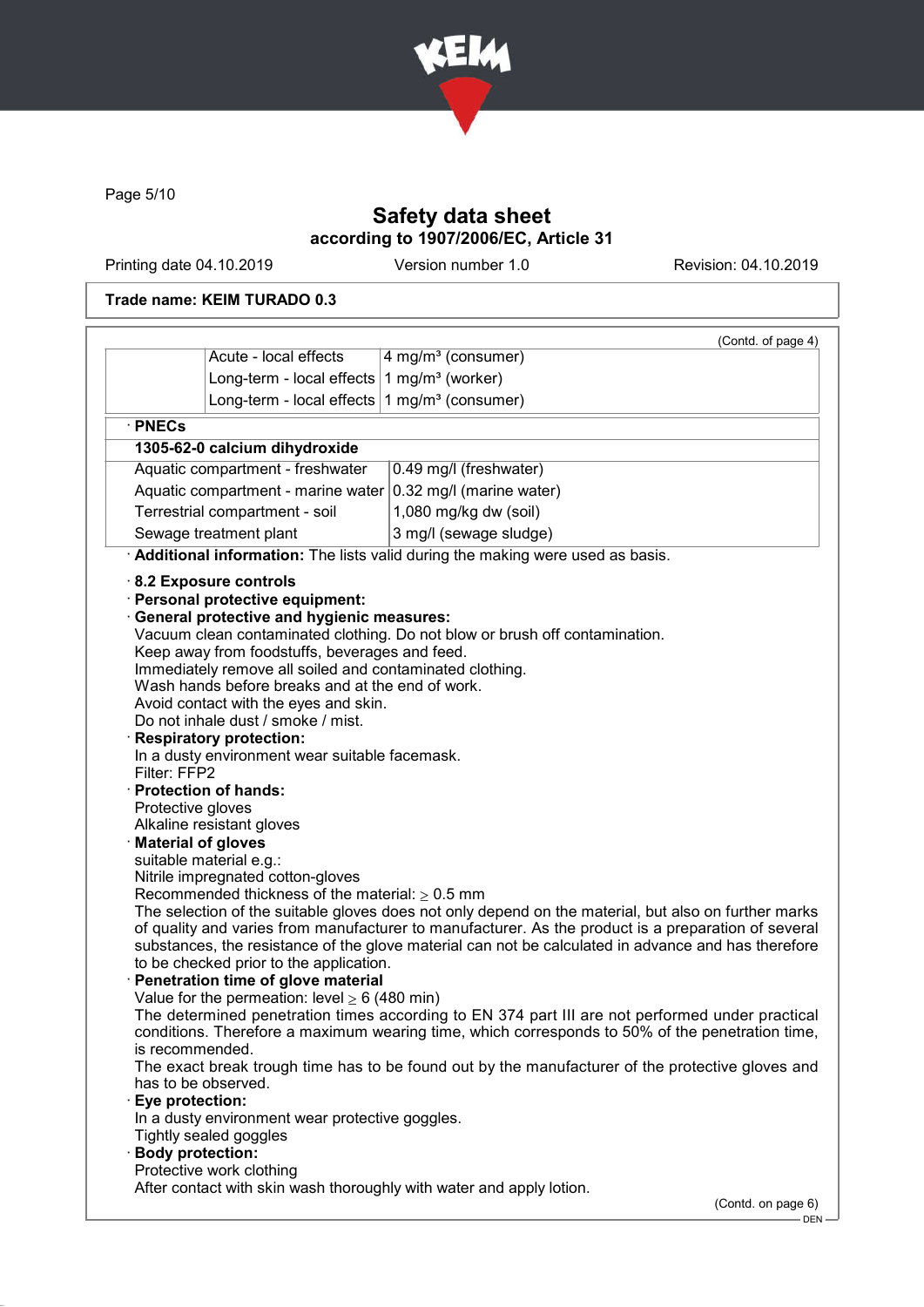

Page 6/10

# Safety data sheet according to 1907/2006/EC, Article 31

Printing date 04.10.2019 Version number 1.0 Revision: 04.10.2019

(Contd. of page 5)

### Trade name: KEIM TURADO 0.3

### · Limitation and supervision of exposure into the environment See Section 12 and 6.2

No further relevant information available.

| <b>SECTION 9: Physical and chemical properties</b>                                      |                                               |  |
|-----------------------------------------------------------------------------------------|-----------------------------------------------|--|
| 9.1 Information on basic physical and chemical properties<br><b>General Information</b> |                                               |  |
| $\cdot$ Appearance:<br>Form:                                                            | powdery, grainy                               |  |
| Colour:                                                                                 | White                                         |  |
| Odour:                                                                                  | Odourless                                     |  |
| <b>Odour threshold:</b>                                                                 | Not determined                                |  |
| pH-value at 20 °C:                                                                      | $11 - 13.5*$                                  |  |
|                                                                                         | mixed with water                              |  |
| Change in condition                                                                     |                                               |  |
| <b>Melting point/freezing point:</b>                                                    | >1250 °C                                      |  |
| Initial boiling point and boiling range: Not applicable.                                |                                               |  |
| · Flash point:                                                                          | Not applicable                                |  |
| · Flammability (solid, gas):                                                            | Not applicable                                |  |
| · Ignition temperature:                                                                 | Not determined                                |  |
| · Decomposition temperature:                                                            | Not determined                                |  |
| · Auto-ignition temperature:                                                            | Product is not selfigniting.                  |  |
| <b>Explosive properties:</b>                                                            | Product does not present an explosion hazard. |  |
| · Explosion limits:<br>Lower:<br>Upper:                                                 | Not applicable<br>Not applicable              |  |
| Oxidising properties:                                                                   | Not applicable                                |  |
| · Vapour pressure:                                                                      | Not applicable.                               |  |
| · Density:                                                                              | Not determined                                |  |
| · Bulk density:                                                                         | 900-1,500 kg/m <sup>3</sup>                   |  |
| · Relative density                                                                      | Not determined                                |  |
| · Vapour density                                                                        | Not applicable.                               |  |
| <b>Evaporation rate</b>                                                                 | Not applicable.                               |  |
| · Solubility in / Miscibility with<br>water at 20 °C:                                   | < 3 g/l (Ca(OH)2)                             |  |
| · Partition coefficient: n-octanol/water:                                               | Not applicable                                |  |
|                                                                                         | (Contd. on page 7)                            |  |

 $-$  DEN -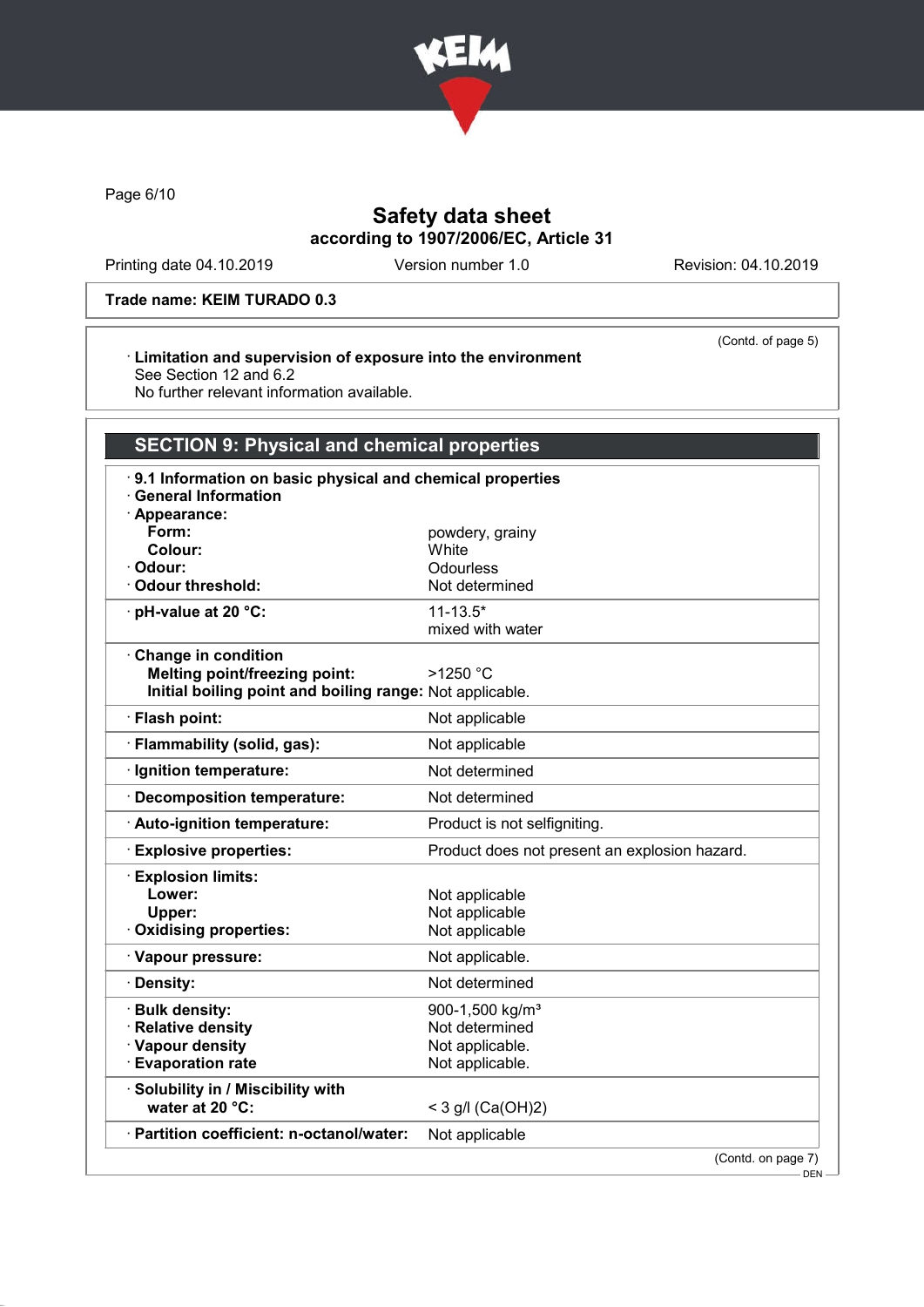

Page 7/10

# Safety data sheet according to 1907/2006/EC, Article 31

Printing date 04.10.2019 Version number 1.0 Revision: 04.10.2019

### Trade name: KEIM TURADO 0.3

(Contd. of page 6)

- · Viscosity:
- 

**Dynamic:** Not applicable Not applicable Not applicable Not applicable Not applicable Not applicable Kinematic: Not applicable<br> **Reduced A Set All Analysis 19 2 Other information**<br> **Reduced A Set All A Set All A Set All A Set All A Set All A Set All A Set All A Set All A Set All A Set All A Set A** \* The values are for freshly produced material and may change with the time.

## SECTION 10: Stability and reactivity

- · 10.1 Reactivity Reacts with water alkaline and hardens.
- · 10.2 Chemical stability
- · Thermal decomposition / conditions to be avoided: Stable at environment temperature.
- No decomposition if used and stored according to specifications.
- · 10.3 Possibility of hazardous reactions No dangerous reactions known.
- · 10.4 Conditions to avoid Humidity
- · 10.5 Incompatible materials:
- Acids
- Aluminium
- · 10.6 Hazardous decomposition products:

No hazardous decomposition products if stored and handled as prescribed.

# SECTION 11: Toxicological information

- · 11.1 Information on toxicological effects
- · Acute toxicity Based on available data, the classification criteria are not met.

### · LD/LC50 values relevant for classification:

### 1305-62-0 calcium dihydroxide

Oral LD50 >2,000 mg/kg (rat) (OECD 425)

Dermal LD50 >2,500 mg/kg (rabbit) (OECD 402)

## Primary irritant effect:

- Skin corrosion/irritation
- Causes skin irritation.
- · Serious eye damage/irritation
- Causes serious eye damage.
- · during inhalation: Irritating to respiratory system.
- · during swallowing: Irritant effect possible
- · Respiratory or skin sensitisation
- Product is reduced in chromate. Within the indicated storage time sensitization is not expected.
- · Other information (about experimental toxicology):
- Experimental analysis are not available.

The product was not tested. The statements on toxicology have been derived from the properties of the individual components.

(Contd. on page 8)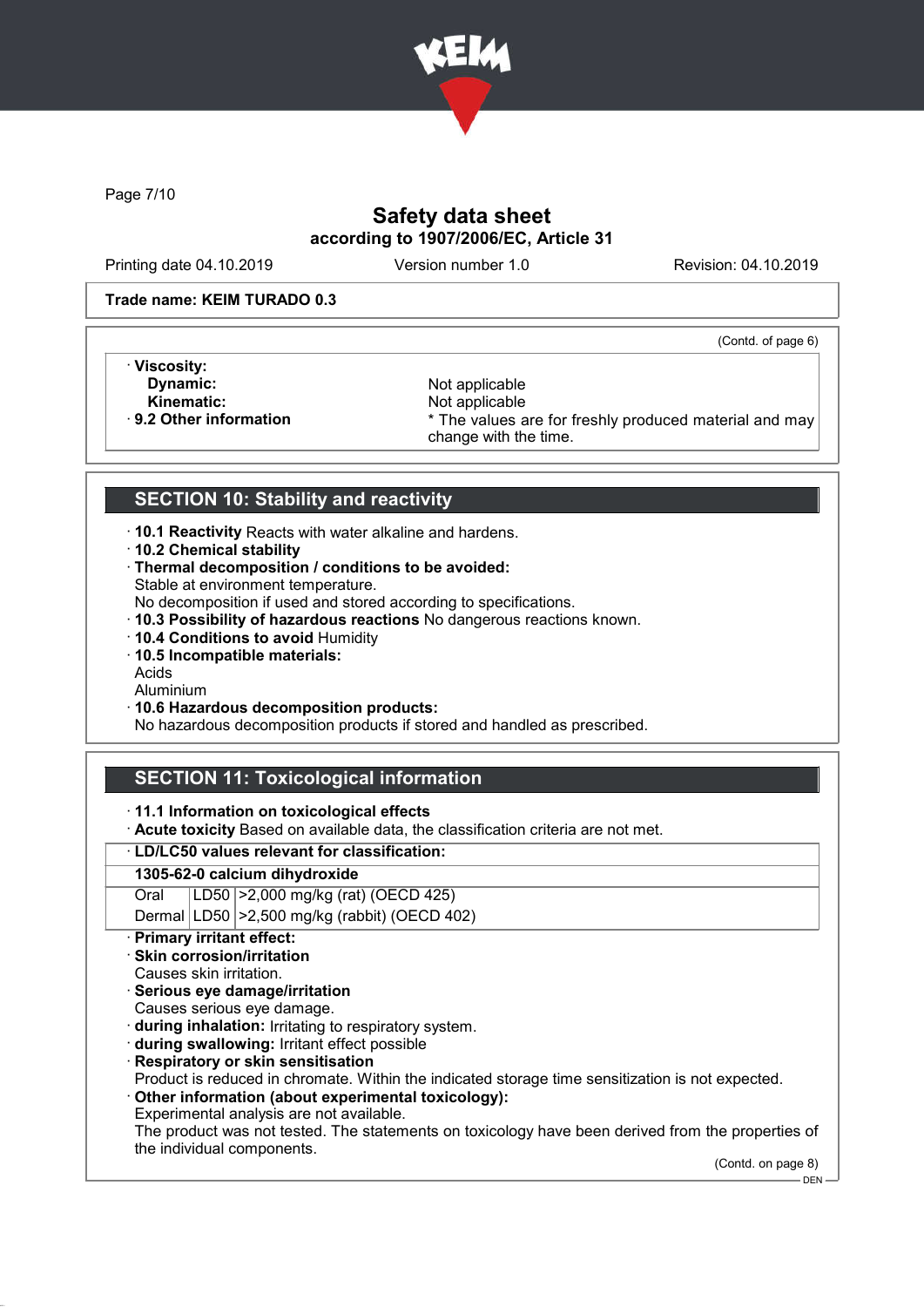

Page 8/10

## Safety data sheet according to 1907/2006/EC, Article 31

Printing date 04.10.2019 Version number 1.0 Revision: 04.10.2019

### Trade name: KEIM TURADO 0.3

(Contd. of page 7)

- · CMR effects (carcinogenity, mutagenicity and toxicity for reproduction)
- · Germ cell mutagenicity Based on available data, the classification criteria are not met.
- · Carcinogenicity Based on available data, the classification criteria are not met.
- · Reproductive toxicity Based on available data, the classification criteria are not met.
- · STOT-single exposure
- May cause respiratory irritation.
- · STOT-repeated exposure Based on available data, the classification criteria are not met.
- · Aspiration hazard Based on available data, the classification criteria are not met.

## SECTION 12: Ecological information

### · 12.1 Toxicity

|  |  | · Aquatic toxicity: |
|--|--|---------------------|

|                                                                                       | 1305-62-0 calcium dihydroxide                          |  |  |
|---------------------------------------------------------------------------------------|--------------------------------------------------------|--|--|
| <b>NOEC</b>                                                                           | 48 mg/l (algae) (72h)                                  |  |  |
|                                                                                       | 32 mg/l (invertebrate marine organisms) (14d)          |  |  |
|                                                                                       | EC10/LC10 oder NOEC 2,000 mg/kg (Soil macro-organisms) |  |  |
|                                                                                       | 12,000 mg/kg (soil microorganisms)                     |  |  |
| <b>NOEC</b>                                                                           | 1,080 mg/kg (sewage sludge) (21d)                      |  |  |
| EC 50/48h                                                                             | 49.1 mg/l (freshwater invertebrate organisms)          |  |  |
| EC 50/72 h<br>184.57 mg/l (freshwater alga)                                           |                                                        |  |  |
| LC 50/96 h<br>457 mg/l (marine fish)                                                  |                                                        |  |  |
|                                                                                       | 50.6 mg/l (freshwater fish)                            |  |  |
|                                                                                       | 158 mg/l (invertebrate marine organisms)               |  |  |
| $\cdot$ 12.2 Persistence and degradability No further relevant information available. |                                                        |  |  |

- · 12.2 Persistence and degradability No further relevant information available.
- · 12.3 Bioaccumulative potential No further relevant information available.
- · 12.4 Mobility in soil No further relevant information available.
- · Additional ecological information:
- · General notes:
- At present there are no ecotoxicological assessments.
- Water hazard class 1 (German Regulation) (Self-assessment): slightly hazardous for water

### · 12.5 Results of PBT and vPvB assessment

· PBT: Not applicable

- · vPvB: Not applicable
- · 12.6 Other adverse effects No further relevant information available.

## SECTION 13: Disposal considerations

### · 13.1 Waste treatment methods

· Recommendation

Disposal must be made according to official regulations.

Must not be disposed with household garbage. Do not allow product to reach sewage system.

Unused remainders of the product should be regarded as hazardous waste.

(Contd. on page 9)

 $-$  DEN -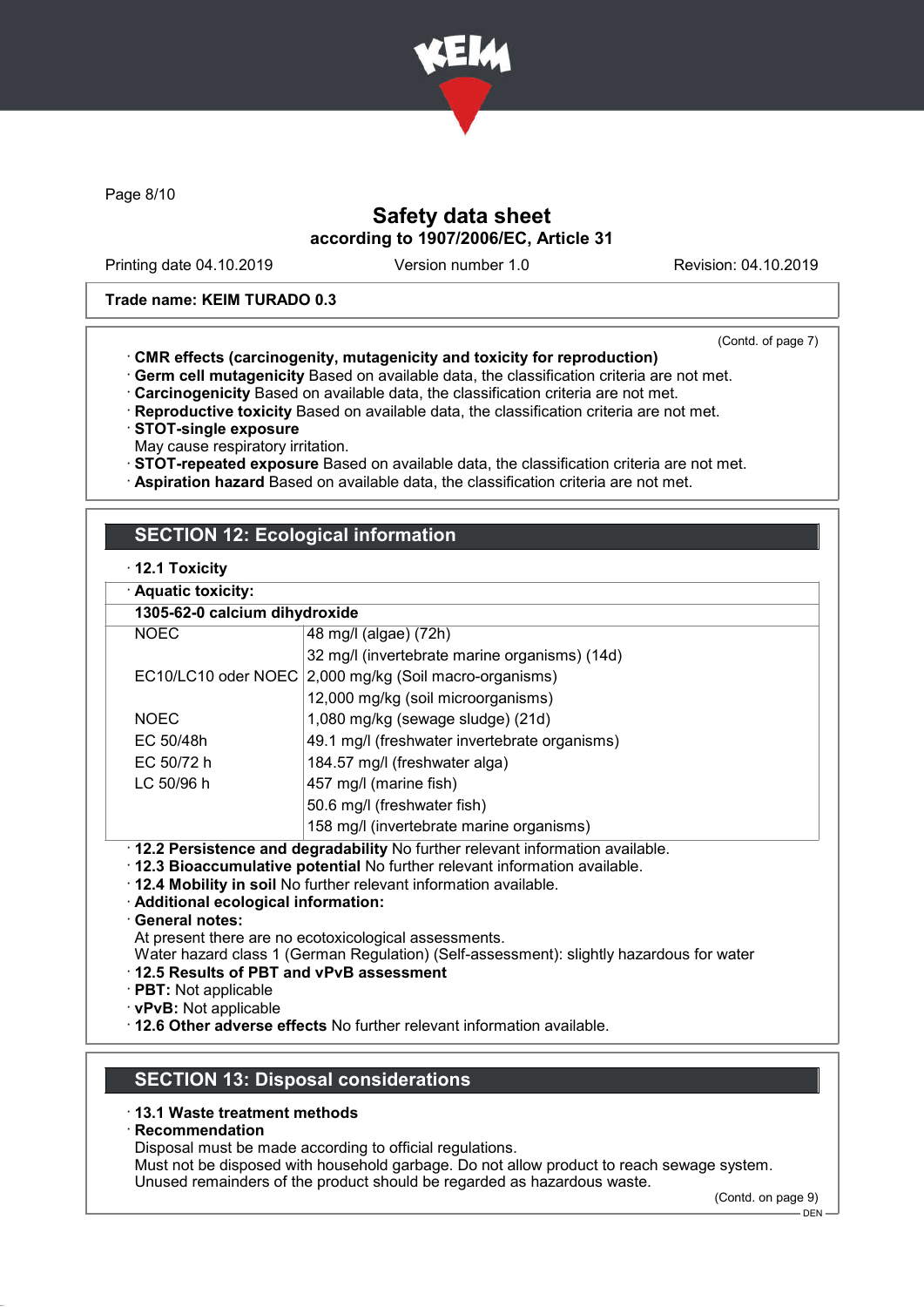

Page 9/10

## Safety data sheet according to 1907/2006/EC, Article 31

Printing date 04.10.2019 Version number 1.0 Revision: 04.10.2019

### Trade name: KEIM TURADO 0.3

(Contd. of page 8)

Recommendation for non-reusable residues: Mix with water and allow to harden. Allow wet product and product sludge to harden and do not allow to get into drains or waterways. Dispose hardened product as concrete waste.

· European waste catalogue

17 01 01 concrete

· Uncleaned packaging:

· Recommendation:

Non contaminated packagings may be recycled. Disposal must be made according to official regulations.

**Recommended cleansing agents:** Water, if necessary with cleansing agents.

| $\cdot$ 14.1 UN-Number<br>· ADR, IMDG, IATA                                | Void                                                          |
|----------------------------------------------------------------------------|---------------------------------------------------------------|
| 14.2 UN proper shipping name<br>· ADR, IMDG, IATA                          | Void                                                          |
| 14.3 Transport hazard class(es)                                            |                                                               |
| · ADR, IMDG, IATA<br>· Class                                               | Void                                                          |
| 14.4 Packing group<br>· ADR, IMDG, IATA                                    | Void                                                          |
| ⋅14.5 Environmental hazards:<br>· Marine pollutant:                        | N <sub>o</sub>                                                |
| 14.6 Special precautions for user                                          | Not applicable                                                |
| 14.7 Transport in bulk according to Annex II<br>of Marpol and the IBC Code | Not applicable                                                |
| · Transport/Additional information:                                        | No dangerous good in sense of these transport<br>regulations. |
| · UN "Model Regulation":                                                   | Void                                                          |
|                                                                            |                                                               |

## SECTION 15: Regulatory information

· 15.1 Safety, health and environmental regulations/legislation specific for the substance or mixture

· Labelling according to Regulation (EC) No 1272/2008

For information on labelling please refer to section 2 of this document.

(Contd. on page 10)

DEN